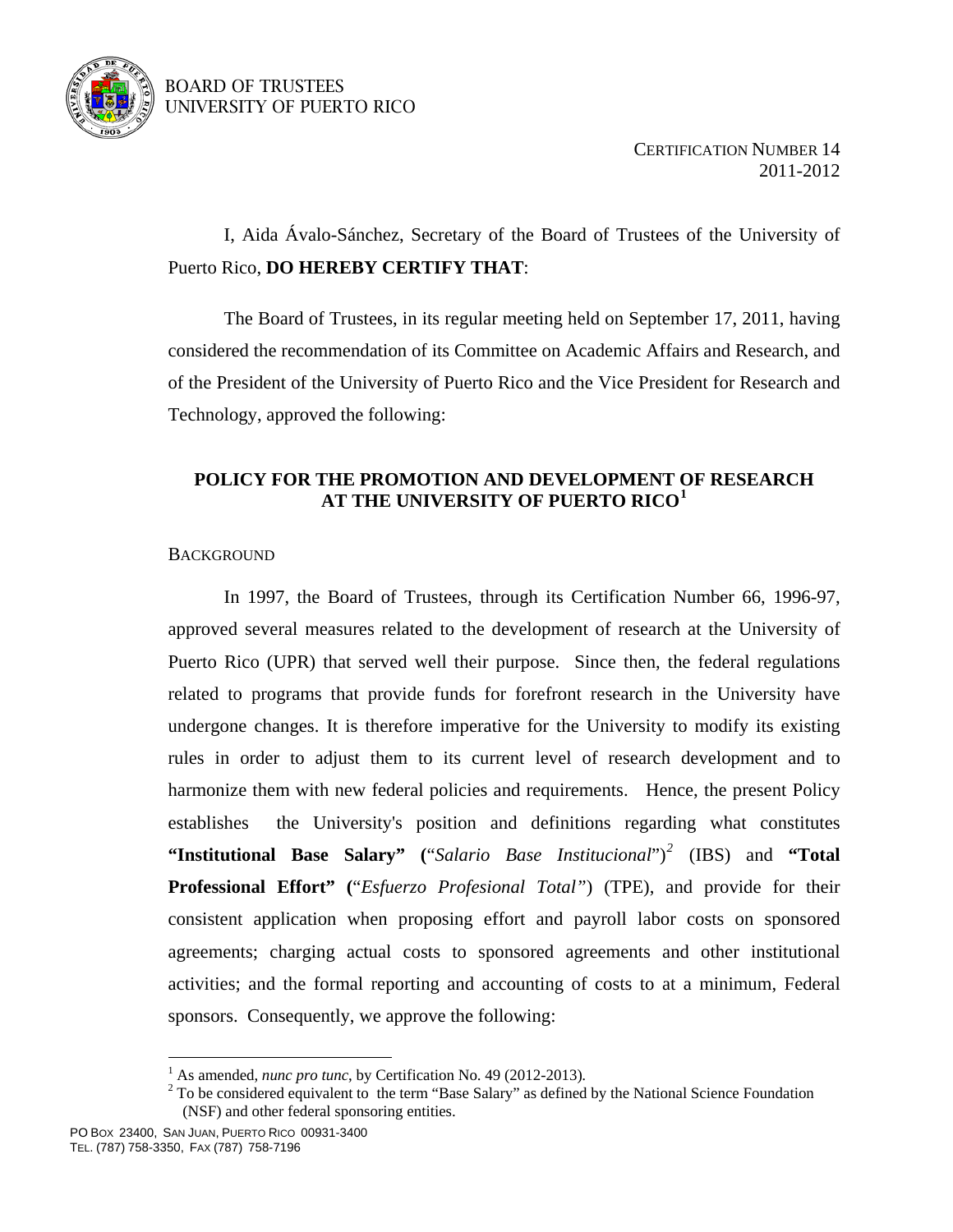

### **SCOPE**

This policy establishes the University of Puerto Rico's definition of **Institutional Base Salary (IBS)** and **Total Professional Effort** (**TPE**) especially for **Sponsored Projects and** other institutional activities. It applies to all persons whose salary is charged to Sponsored Projects, totally or partially, and to all persons that have committed effort to a sponsor, but do not receive salary support from the sponsor, also known as cost sharing.

For purposes of this Policy, "**Sponsored Project**" refers to an activity with funding from external sources to the University, which is separately budgeted, accounted, and governed by specific terms and conditions of the sponsoring agency. A Sponsored Project can be in the form of grants, contracts or cooperative agreements for research, creative activity, teaching, and public service activities.

The definitions of **IBS, TPE, Sponsored Project** and any other definition contained in this Policy also shall apply to Certifications Nos. 15 and 16 (2011-2012), unless otherwise noted.

### PURPOSES OF THE POLICY

This Policy establishes the definition of IBS and the requirements in the submission of proposals and the charging of sponsored agreements to comply with the requirements of **2 CFR 220 (OMB** Circular A-21), Cost Principles for Educational Institutions, which, *interalia*, establishes the following:

"Compensation for personal services covers all amounts paid currently or accrued by the institution for services of employees rendered during the period of performance under sponsored agreements. Such amounts include salaries, wages, and fringe benefits. These costs are allowable to the extent that the total compensation to individual employees conforms to the established policies of the institution, consistently applied, and provided that the charges for work performed directly on sponsored agreements and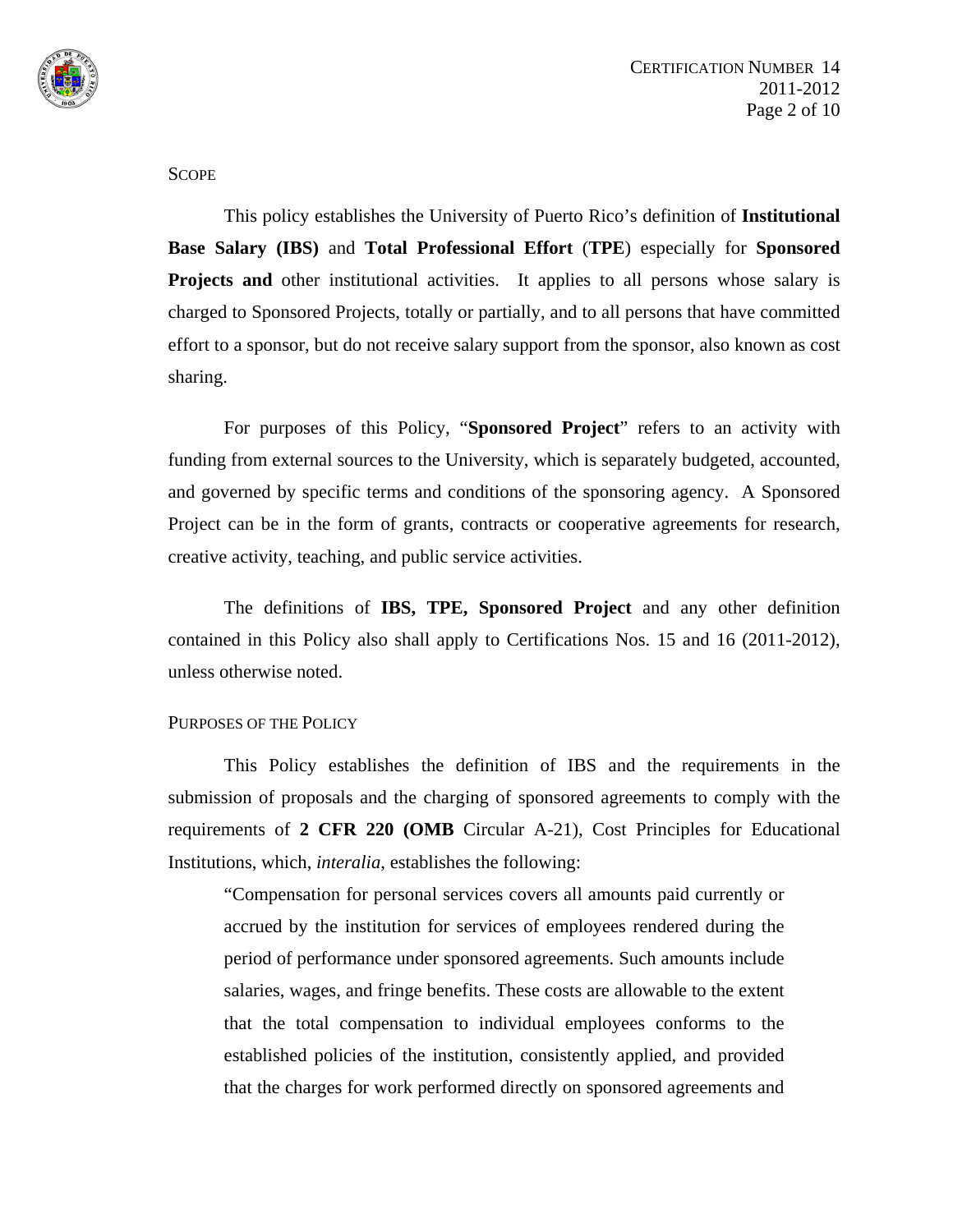

for other work allocable as F&A costs are determined and supported.... Charges to sponsored agreements may include reasonable amounts for activities contributing and intimately related to work under the agreements, such as delivering special lectures about specific aspects of the ongoing activity, writing reports and articles, participating in appropriate seminars, consulting with colleagues and graduate students, and attending meetings and conferences. Incidental work (that in excess of normal for the individual), for which supplemental compensation is paid by an institution under institutional policy, need not be included in the payroll distribution systems described below, provided such work and compensation are separately identified and documented in the financial management system of the institution."

 Imprecision and inconsistencies in proposing, charging and/or documenting the salaries apart from the IBS and effort devoted particularly on Sponsored Projects can lead to economic sanctions, denial of the requests for reimbursement of expenses, and damage to the University's reputation, among others.

### REGULATIONS

A. The **Academic Year for Faculty Personnel that performs academic instruction, and research duties**, is defined as the period included between the date when classes officially begin and the corresponding last day of classes, so that the total number of months per academic year will be nine (9) months. For purposes of this policy the timeframe is typically August  $16 -$ May 15. Nevertheless, this definition will not release the Teaching Personnel dedicated to academic instruction from complying with their other academic responsibilities during the period between the end of classes and the official date for submitting final grades.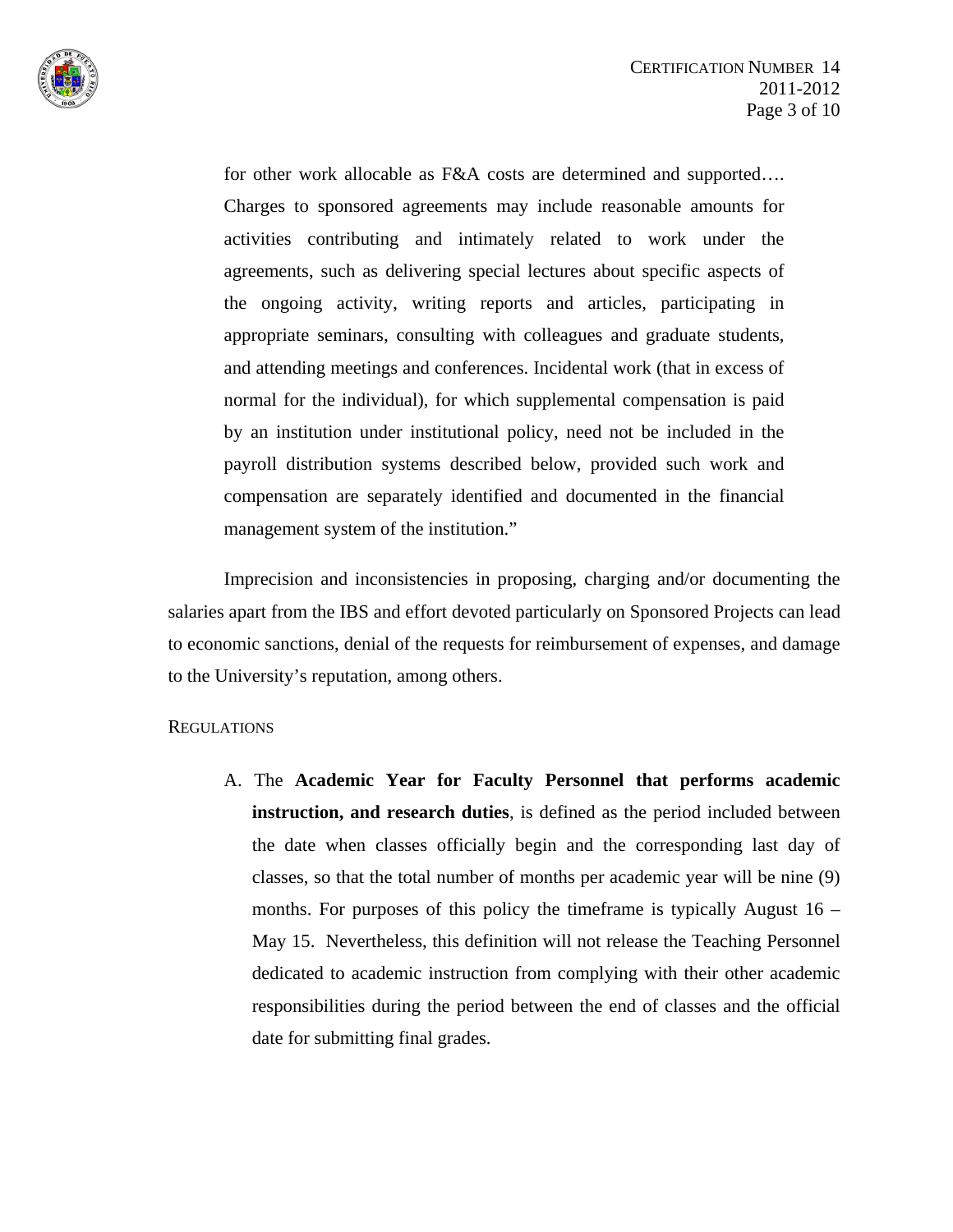



- B. The definition provided in paragraph A does not apply to Faculty Personnel that performs academic instruction and research duties in the Medical Sciences Campus nor to the University of Puerto Rico at Carolina, because their academic structure is different from the rest of the units of the University of Puerto Rico System.
- C. With the purpose of attracting and retaining more competitive and productive academic faculty personnel, who will also conduct research, creative activity, teaching/education improvement, training and/or services during the academic year in projects or activities as part of their regular workload, it is provided that such personnel may receive compensation, without restriction as to amount, subject to these norms, applicable federal costing principles and regulations, the terms and conditions of sponsoring agencies and/or the restrictions of the funding source.
- D. The Faculty Personnel dedicated to research, creative activity, teaching/education improvement, training, and/or services on a full-time basis during the summer period, may receive compensation for work performed during the summer with no limitation as to amount, subject to these norms, applicable federal costing principles and regulations, the terms and conditions of sponsoring agencies and/or the restrictions of the funding source. In consonance with regulation A, the summer research period for a 9-month AY campus, will correspond to a maximum of three person months, and will be established by the campuses' administrative boards. The period is allocated between the last day of classes for a given academic year and the day before classes begin in the next academic year. In the case of the Carolina campus, a maximum of two person months will apply.
- E. The compensation referred in paragraphs C and D may be funded by Sponsored Projects, University of Puerto Rico funds, or matching funds (in compliance with applicable Cost Sharing/Matching Funds Policies and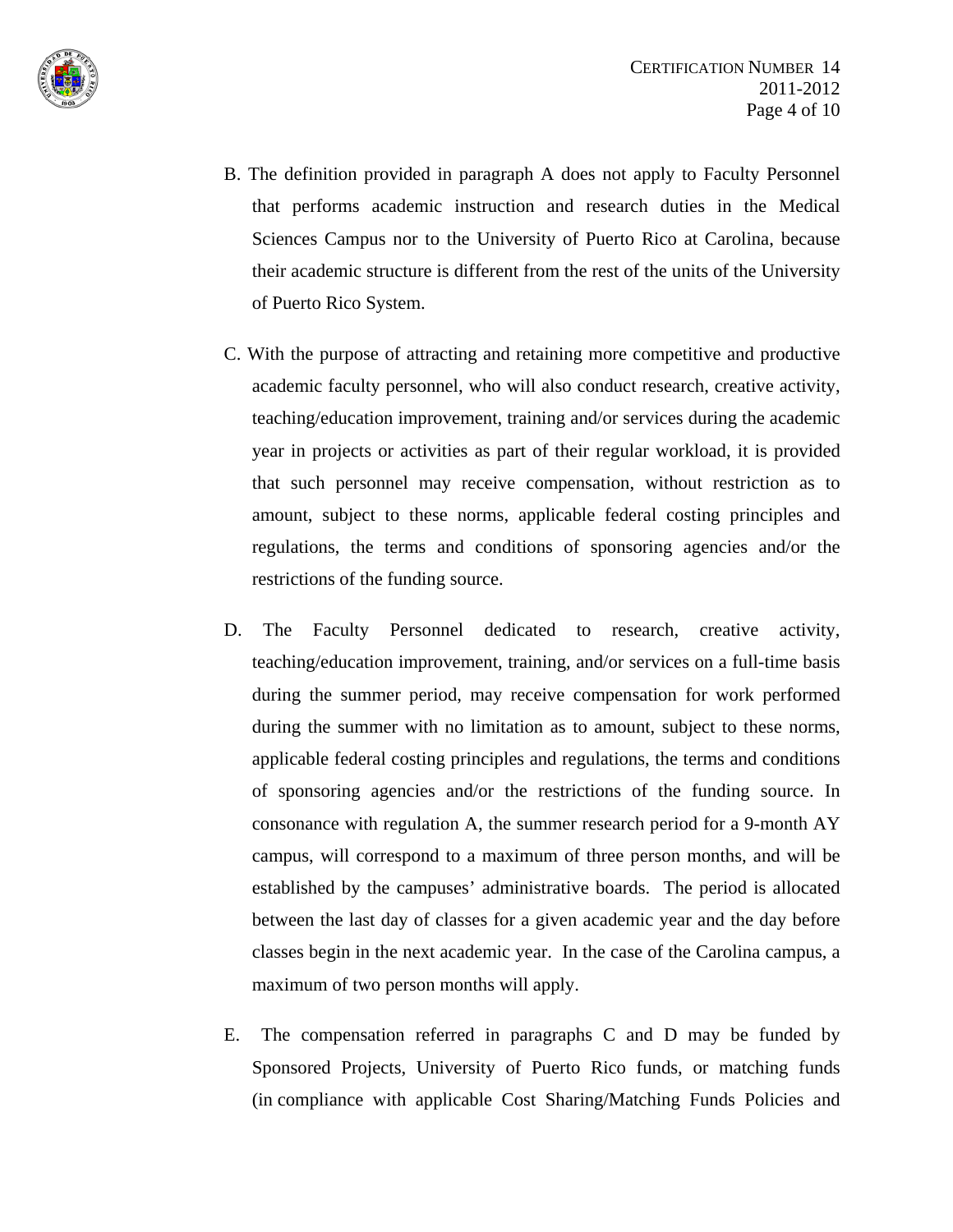

Procedures at the UPR) for research projects. Such compensation shall be subject to these norms, applicable federal costing principles and regulations, the terms and conditions of sponsoring agencies and/or the restrictions of the funding source.

- F. The provisions of paragraph D shall not apply to the academic units of the University of Puerto Rico that do not have summer periods. In the latter units, the authorized compensation shall be done on the basis of their corresponding academic year structures.
- G. It is a firm Policy of the University for Faculty that performs research, creative activity, teaching improvements, training or services must fully comply with all commitments incurred on Sponsored Projects. Towards these ends the University will authorize all Faculty that obtain funds for Sponsored Projects to perform the activities required to comply with the commitments incurred as part of their regular workload, and will honor, while safeguarding the best institutional interests, the release time and adjustments in other academic tasks for said personnel. The President of the University of Puerto Rico and the Chancellors of each campus will be vigilant of compliance with all obligations incurred with the Sponsored Projects and will document it.
- H. For the purposes of the Policy established herein for the development of research, creative activity, teaching improvements, training or services in the University of Puerto Rico, and in conformity with the requirements of applicable Federal policy, the following concepts are defined:

### **1. Total Professional Effort (TPE):**

In the case of Faculty Personnel dedicated to research, creative activity, teaching improvement, training, and/or services in the University of Puerto Rico, Total Professional Effort (TPE) encompasses all the effort dedicated by the referred Faculty Personnel to comply with his/her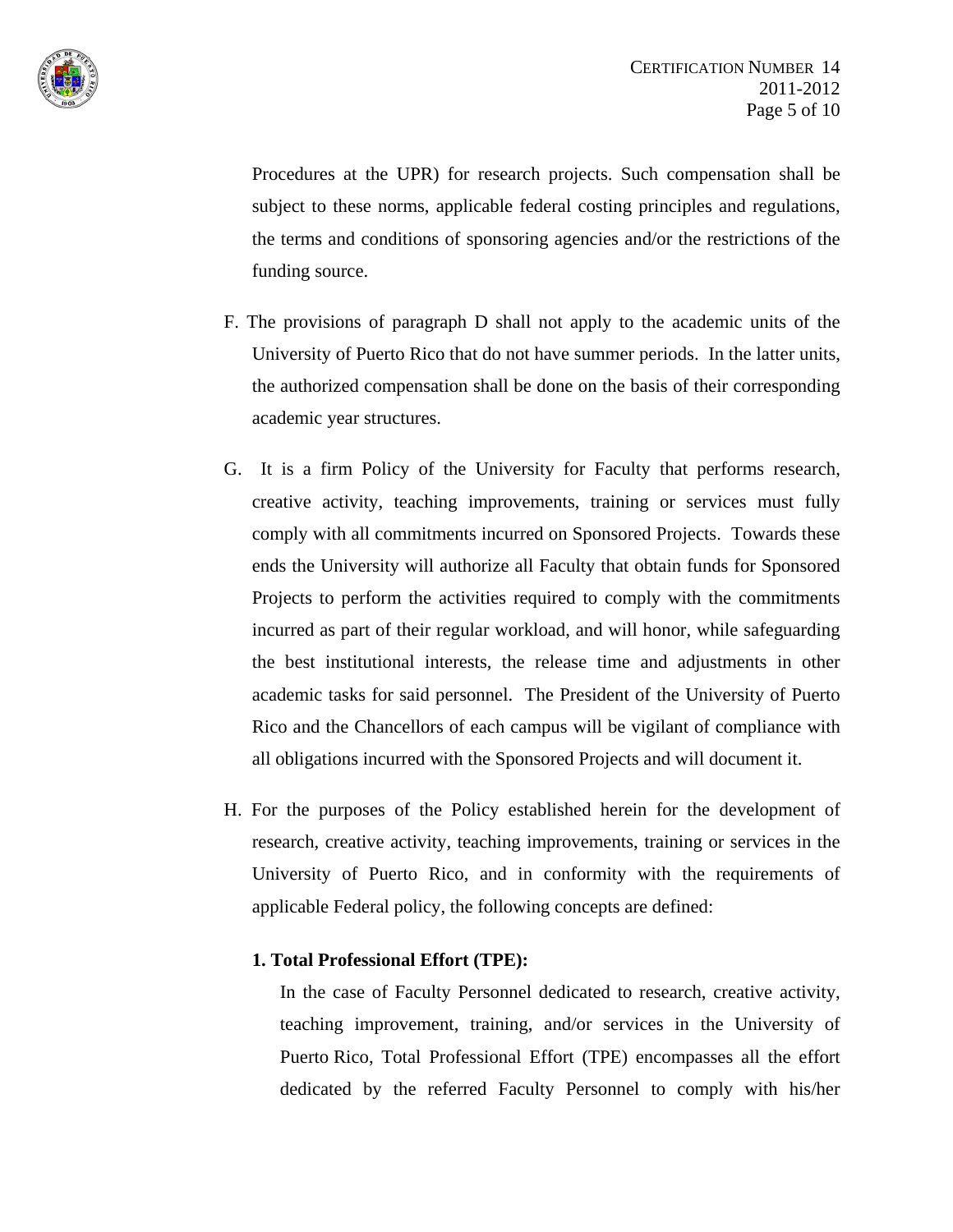

responsibilities in the University during the academic year, including the effort dedicated to teaching, research, creative activity, administration, service, clinical activities, other activities and/or a combination of these. Effort is expressed as a percentage and includes those activities for which an individual receives University compensation, including work performed on sponsored projects, whether reimbursed by a sponsor or University funded. In no case the TPE will be more than 100%.

- **a**. *Provided*, that in the majority of the campus/units of the University System total professional effort is defined in a term of nine (9) months. During the summer months, which is for the purpose of this policy, consist up to a three (3) month period (Regulation D), faculty can conduct fulltime research or other related academic activities.
- **b.** *Provided, also*, that in the case of the UPR-Medical Sciences Campus, and all other units having faculty under the 12 months academic year, the total professional effort includes all effort dedicated by the referred faculty to comply with his/her responsibilities in the University within a period of twelve (12) months.
- **c.** *Provided further*, that in the case of the University of Puerto Rico at Carolina, the total professional effort includes all effort dedicated by the referred faculty to comply with his/her responsibilities in the University within a period of ten (10) months. During their two-month summer period Faculty can conduct full-time research work or other related academic activities.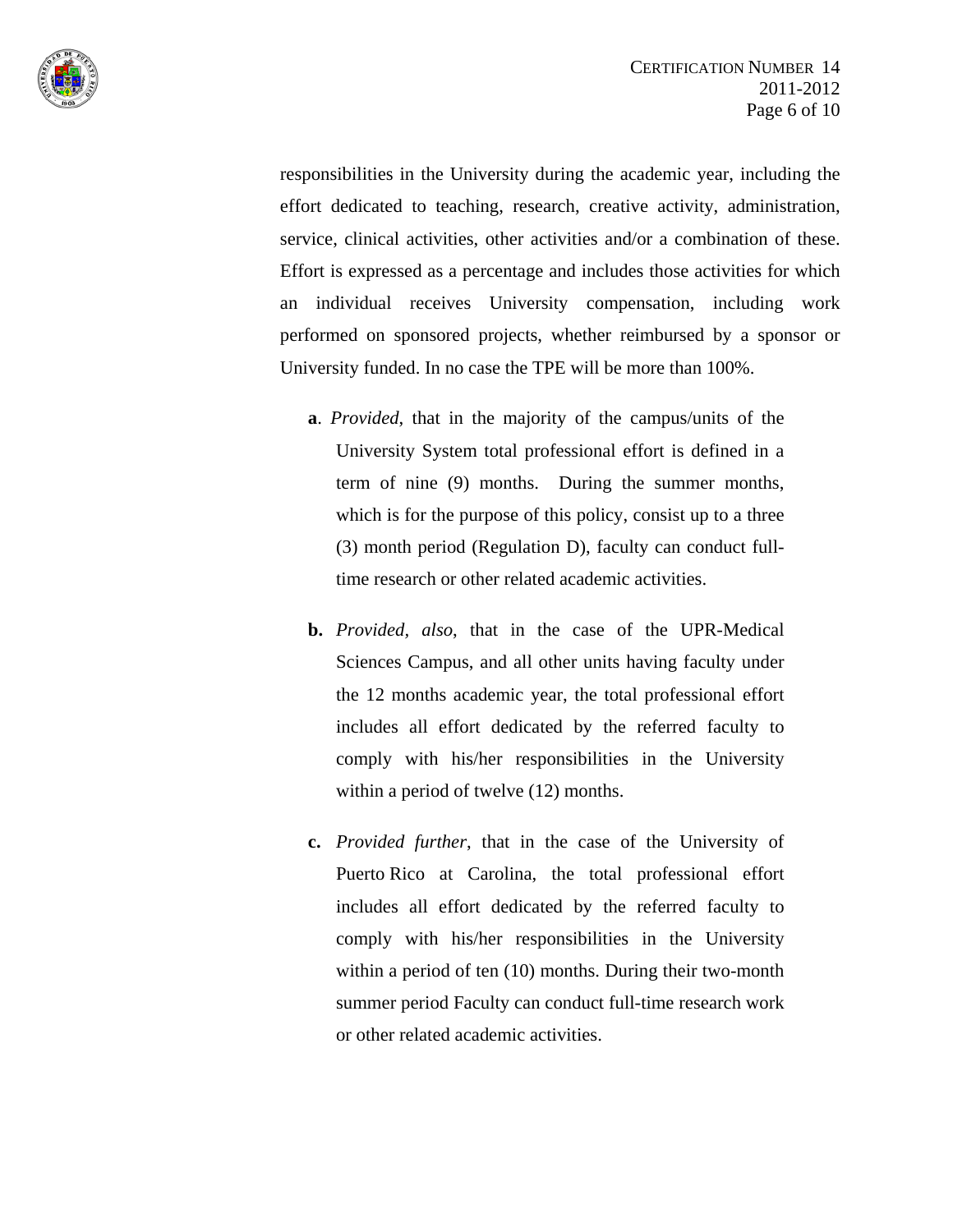

## **2. Institutional Base Salary (IBS):**

The Institutional Base Salary of the Faculty Personnel dedicated to academic instruction, who also conduct research, creative activity, teaching improvement, training, and/or services, is defined to be their annual permanent salary as it appears in the employment contract of the employee or subsequent letters of notice of salary increase/decrease plus any supplemental compensation of one full year or more (see Appendices 1 and 2 of Certification No. 15 (2011-2012)). This annual permanent salary constitutes the base pay for the individual's total professional effort (100%), independent if his/her time is devoted to teaching, research, administration, creative activity, service, clinical activities, other activities and/or a combination of these, and in conformity with the provisions contained in Articles 49 and 66 of the General Rules of the University of Puerto Rico.

Hence, the IBS can include as part of the faculty's salary structure remunerations received for effort devoted to administrative duties, such as chairing a department, or direction of program/centers, among others. *Provided, however, that* IBS excludes one-time payments, incentives or bonuses (not involving time and effort), compensations based on work overload, non-recurrent incidental work, or summer work (i.e. summer salaries when the academic year is less than 12 months), and any income that an individual is permitted to earn outside of duties for the UPR.

Faculty receiving full summer salary (3/9 maximum) from external sponsors for all University uncompensated summer months are ineligible for time off during that period for which they are being compensated; and due to the effort commitment to the sponsored project, payment of full summer salary by a sponsor means that the faculty member cannot engage in other activities, i.e., administrative or academic activities not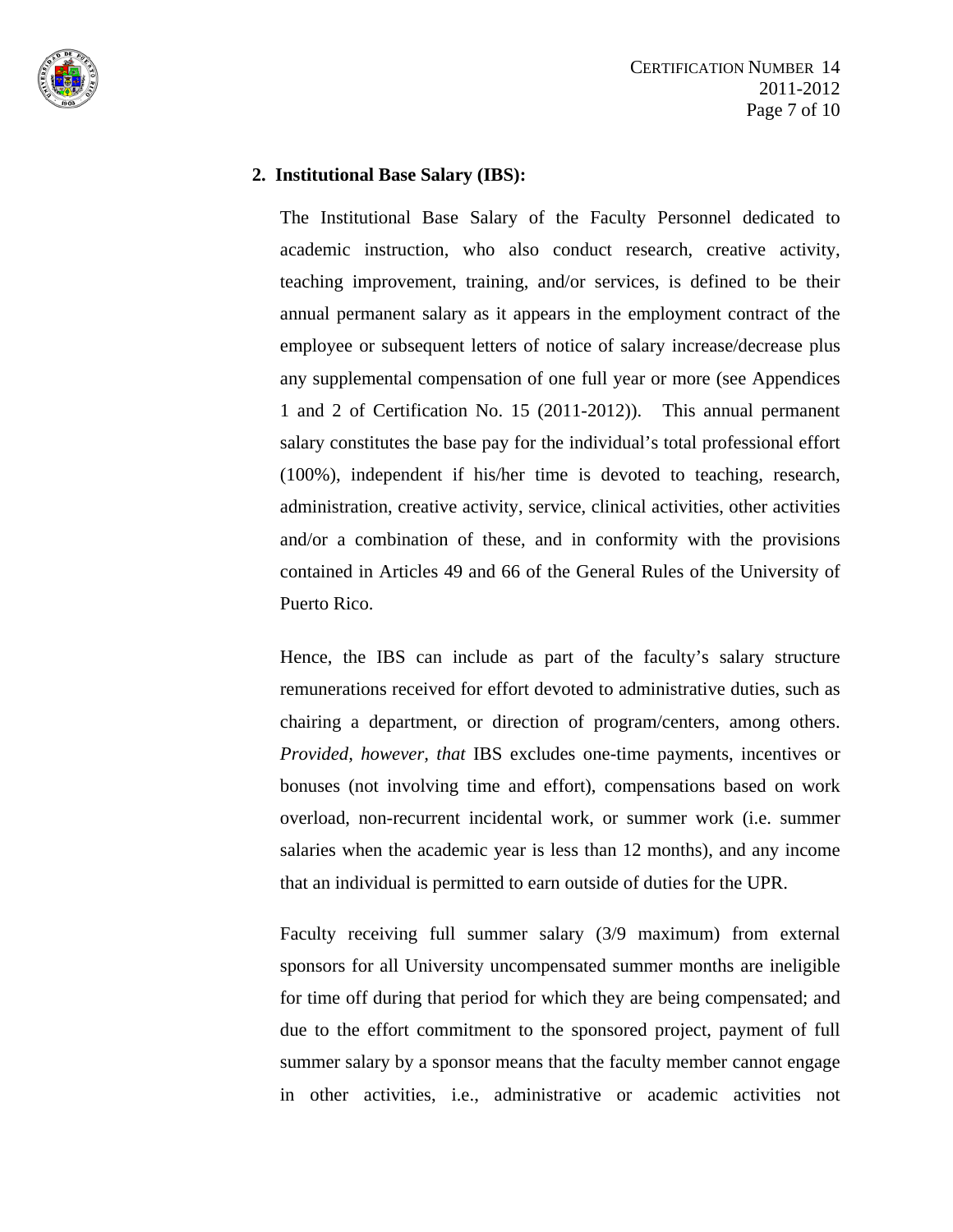

compensated by the University. Although summer salaries are not included in IBS, summer salaries are determined based on the academic base salary rate of pay, that is a maximum of three-ninths (3/9) of their regular academic-year salary (IBS). If a Faculty member has formal summer academic or administrative responsibilities, summer compensation and the corresponding effort must be adjusted proportionately. If a sponsor has a salary cap, and if the faculty member commits to full effort during a summer month, not withstanding that the sponsor will not pay a full salary because of the cap limitation, the faculty member must still devote their full effort to the project during the month paid. Faculty having academic year appointments and receiving summer salary from a National Science Foundation grant(s) will be limited to no more than two-ninths (2/9) of their regular academic-year salary. Other sponsors may have similar policies or may have no restrictions on summer salaries or payment of a third ninth.

Additional guidelines to identify other components that can be part of the IBS and distinguish these from those components that are to be excluded are contained in the Effort Reporting Policies and Procedures at the UPR. Under all instances, IBS may not be increased as a result of replacing organizational salary funds with funds from the external sponsoring agency received for the Faculty's percent effort devoted to a specific sponsored project. Furthermore, as per OMB A-21, J.10.d. compensation that is non-effort related may not be included in the institutional base salary for determining estimates chargeable to federally sponsored awards unless prior approval has been obtained from the sponsor. According to OMB A-21 in unusual cases where consultation is across departmental lines or involves a separate or remote operation, and the work performed by the consultant is in addition to his regular departmental load, any charges for such work representing extra compensation above the base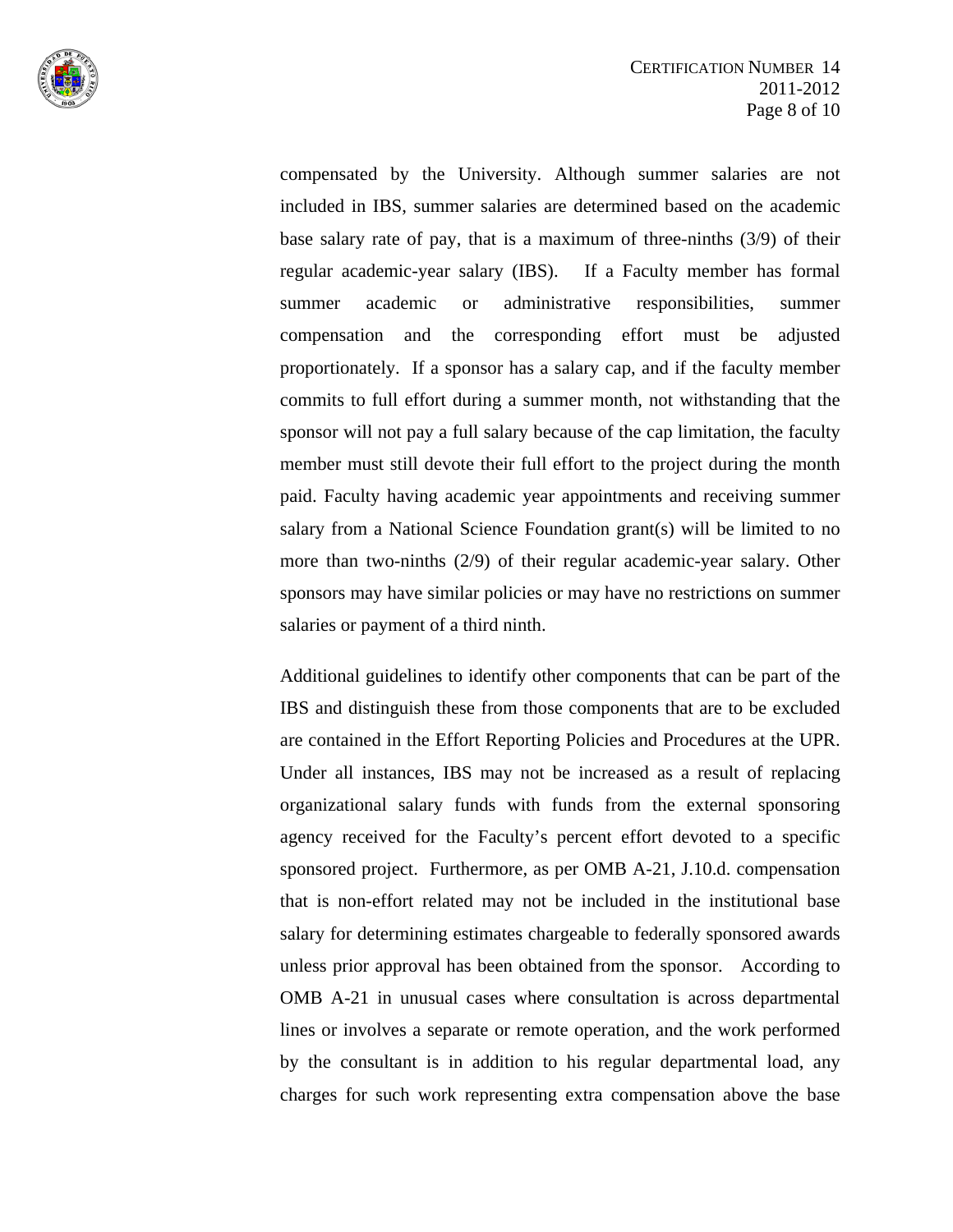

salary are allowable provided that such consulting arrangements are specifically provided for in the agreement or approved in writing by the sponsoring agency.

It is additionally provided that the current definition of IBS does not modify the standards to determine salary for the purpose of Retirement System contributions or pensions, or for the payment of excess accumulated amounts of sick leave or ordinary licenses, nor the payments made in cases of separation of an employee from service due to retirement, resignation, dismissal, or death.

#### GUIDELINES AND PROCEDURES

The President of the University of Puerto Rico, or the person in whom he/she delegates, will issue the necessary guidelines, norms and procedures, or will amend the existing ones to implement what is established in this Policy; provided, however, that the chancellors of the institutional units can issue administrative dispositions to implement in their units what is provided in this Policy, as long as these do not contravene the provisions, the established guidelines, normative dispositions or procedures issued by the President of the University.

### INTERPRETATION

The President of the University of Puerto Rico shall settle any controversy, question, or clarification regarding these regulations or situations not foreseen by them.

#### **AMENDMENTS**

These regulations may be amended by the Board of Trustees, *motu proprio*, or upon the recommendation of the President of the University of Puerto Rico.